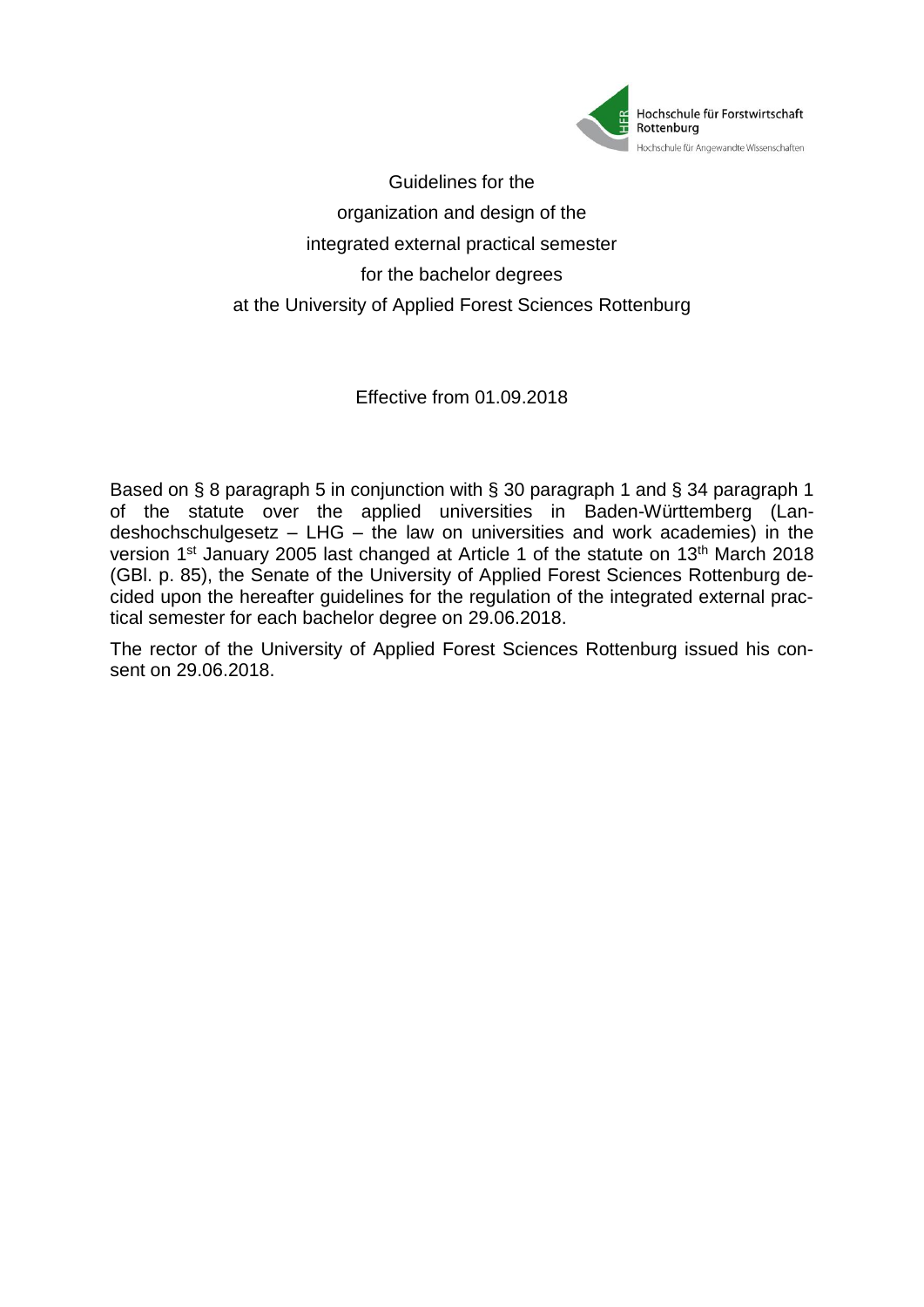Table of Contents:

|              | 1.1 |  |  |
|--------------|-----|--|--|
|              | 1.2 |  |  |
|              | 1.3 |  |  |
|              | 1.4 |  |  |
|              | 1.5 |  |  |
| $\mathbf{2}$ |     |  |  |
|              |     |  |  |
|              |     |  |  |
|              |     |  |  |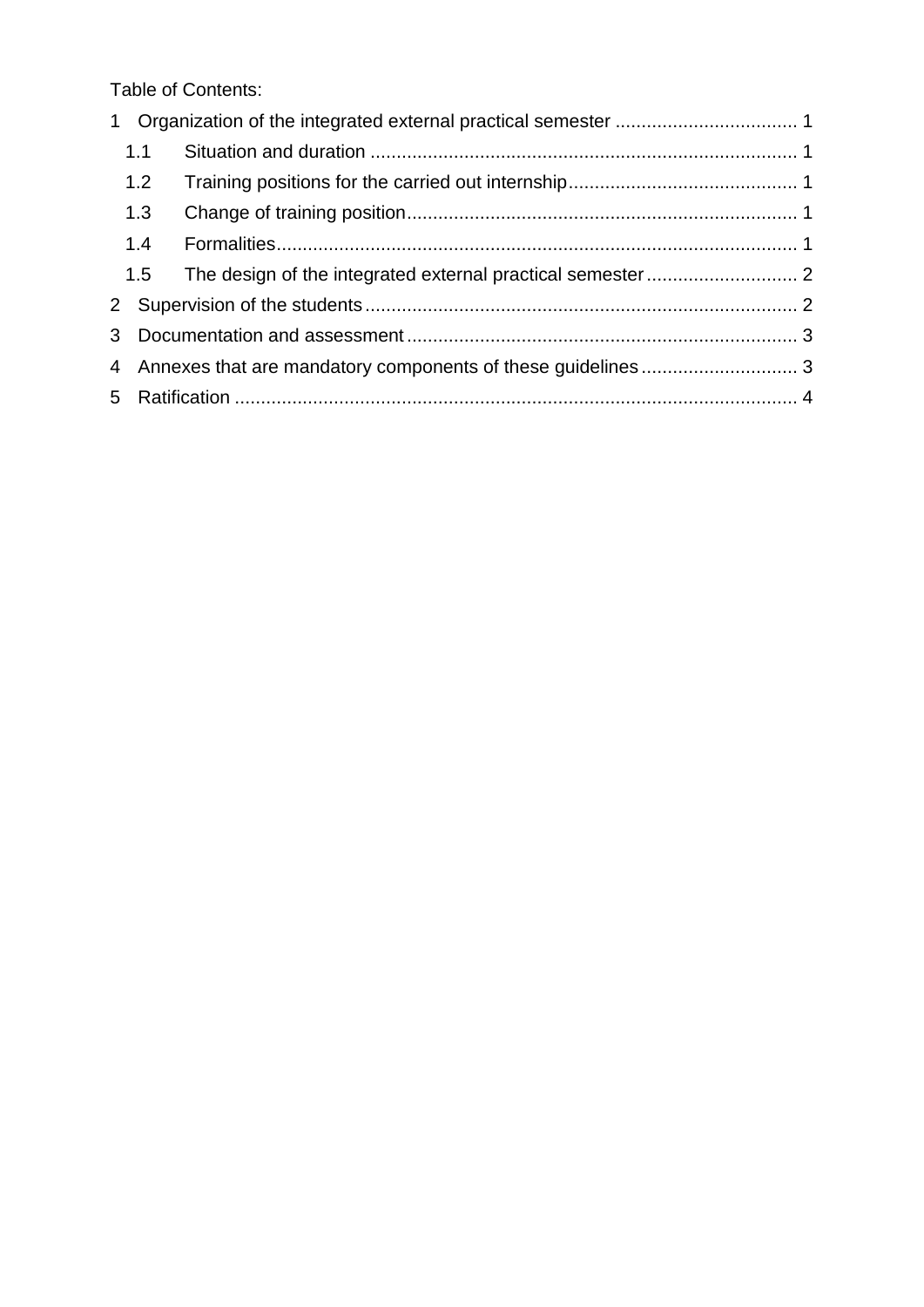# <span id="page-2-0"></span>**1 Organization of the integrated external practical semester**

#### <span id="page-2-1"></span>**1.1 Situation and duration**

The integrated external practical semester is a winter semester. It is in the fifth semester of study. The regulatory start is on 01.09 of the year.

The duration of the integrated external practical semester comprises of at least 20 weeks, in which at least 95 days of presence are to be attended. Days of presence are days at work and therefore days actually operationally present. Days absent due to public holidays, holidays, other personal leaves of absence or sickness are excluded and should 95 days of presence not be reached, the missing days are to be caught up on by an extension immediately at the end of the integrated external practical semester.

#### <span id="page-2-2"></span>**1.2 Training positions for the carried out internship**

For the purposes of this guideline, only periods of practical experience that have been completed in an organization recognized by the university prior to the start of the Integrated Practical Semester can be recognized. In order to be recognized by the university, organizations must provide a qualified education related to the contents of the respective study program. The Traineeship Office provides students with contact details for organizations already recognized by the university for each course of studies and informs students about it. The internship office is responsible for the recognition of the organizations for the internship and, in case of doubt, the examination board is responsible. The internship can be completed domestically or internationally.

#### <span id="page-2-3"></span>**1.3 Change of training position**

In principal, one change of training position in the integrated external practical semester is possible. With this, both training positions must satisfy the requirements according to clause 1.2. The minimum stay at a training position should not be less than 6 weeks.

#### <span id="page-2-4"></span>**1.4 Formalities**

The student is responsible for submitting the following documentation to the university:

- (1) Practical training contract in accordance with Annex No. 1
- (2) Activity report (evidence of time allocation) in accordance with Annex No. 2
- (3) Practical training certificate and assessment of the training success in accordance with Annex No. 3

1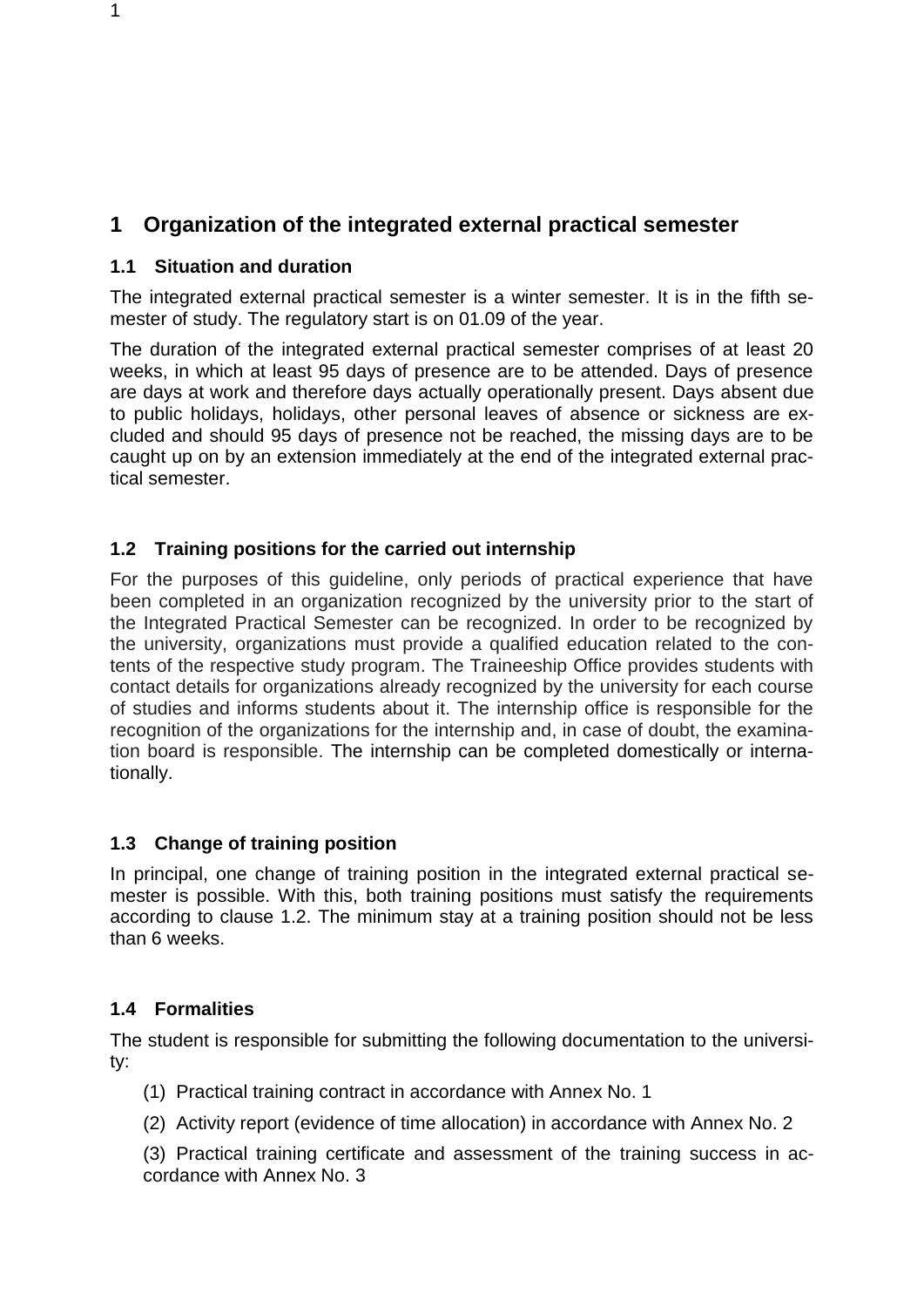(4) Reports that have been composed in accordance with Clause 3 of these guidelines.

A training contract (1) is to be submitted on time before the start of the integrated external practical semester for permission to be given. This is valid for an intended change of training position in accordance with Clause 1.3 of this Guideline.

The remaining documentation (2-4) are to be handed in together as hard copies immediately after the completion of the practical training.

#### <span id="page-3-0"></span>**1.5 The design of the integrated external practical semester**

The activity conforms to the possibilities of the internship position. Due to the great range of training positions under consideration as future internship positions, which may strongly differ according to industrial affiliation, type, structure and size, an exhaustive listing of all essential training goals is not possible. In principal, the subject relevant practical training in the integrated external practical training semester should include familiarization, a practical induction and / or participation in the following areas:

- 1. Structure, tasks and general conditions of the internship position
- 2. Planning and organizational tasks (management)
- 3. Communication (inwards, e.g. leadership, and outwards, e.g. acquisitions etc.)
- 4. Practical work

In the course of providing professional qualifications, the social competence of the student should be promoted within the scope of opportunities.

## <span id="page-3-1"></span>**2 Supervision of the students**

During the integrated external practical semester, the training will be supported through the closest possible contact between the university and the recognized training position.

Within the scope of the available capacities and reasonable distances (generally up to 100 km), the university professors supervise the students on site and also work in mutual communication with the training representatives toward a constant optimization and currentness of the training.

The supervisory meetings with the students can take place on the university campus or at centrally located places, for convenience or if elsewhere is not possible.

To maintain and improve the training quality, the university offers meetings and advanced training courses for the training representatives of the internship position or discusses items of agenda at appropriate functions, otherwise events that are relevant to the training company.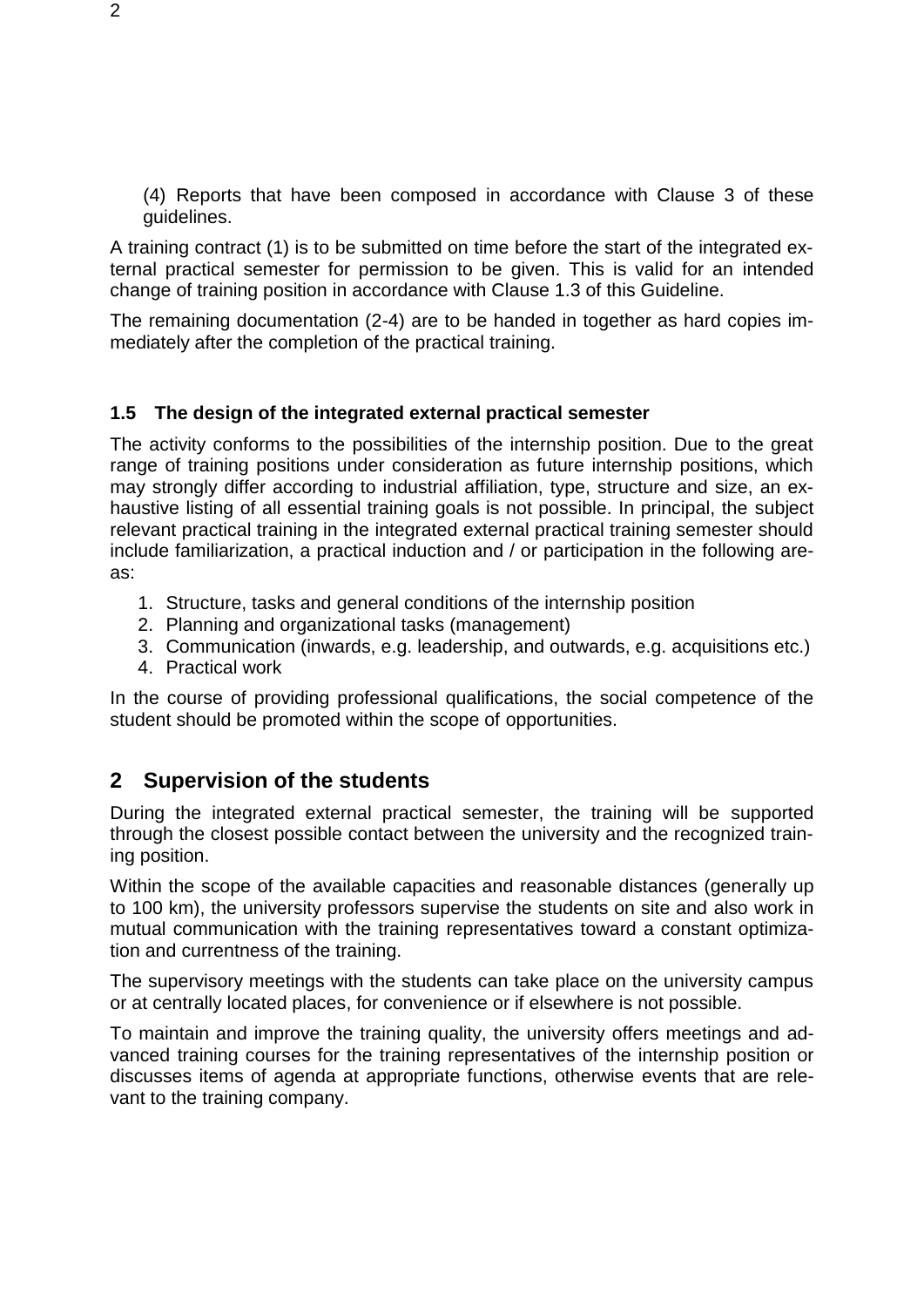### <span id="page-4-0"></span>**3 Documentation and assessment**

During the integrated external practical semester the student is to complete a progress report with at least two focus topics. In the content they should have the essential topics of the performed practical activities and prepare a total length of about 25 pages. The selection of topics occurs possibly in consultation with the training representatives and / or with the university supervisor. They should be able to support the methodological competence of the student.

Regulations on the form and content of the reports are formulated by the traineeship office of the University of Applied Forest Sciences Rottenburg in separate leaflets.

The reports will be submitted to the training representative and given endorsement.

During the integrated external practical semester, an activity report (evidence of time allocation) is to be kept. The activity report is to be submitted monthly to the training representative and endorsed as such.

The basis for the recognition of the respective integrated external practical semester according to § 4 of the study and examination regulations are:

- 1. The student's report
- 2. The activity report (Annex No. 2)
- 3. The practical training certificate and assessment of the training success (Annex No. 3)

### <span id="page-4-1"></span>**4 Annexes that are mandatory components of these guidelines**

The following annexes are mandatory components of these guidelines:

- 1. Annex No. 1: Practical training contract
- 2. Annex No. 2: Activity report
- 3. Annex No. 3: Practical training certificate and assessment of the training success of students in the integrated external practical semester.